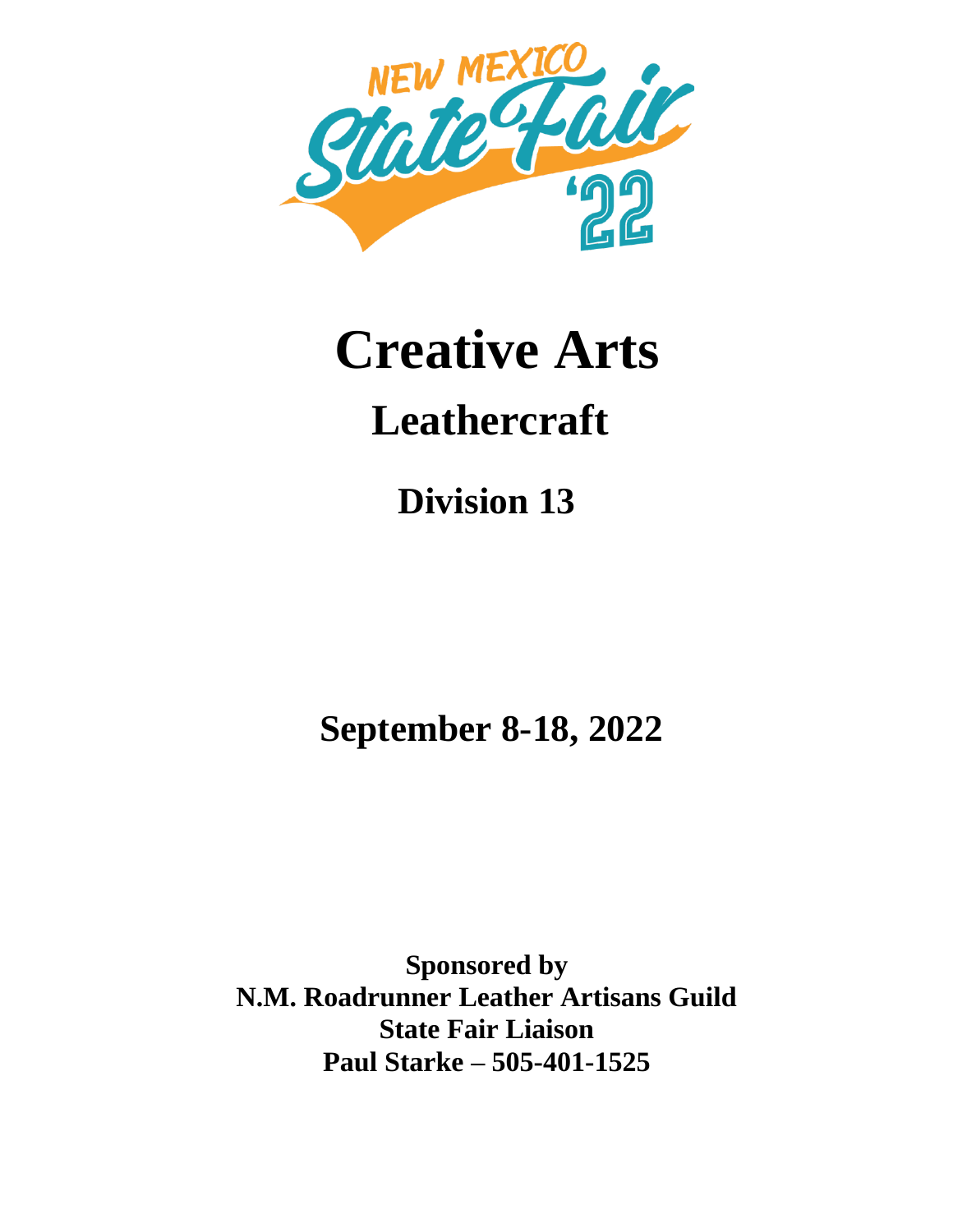# **Entry Dates**

#### **FRIDAY, AUGUST 26, 2022 9:00 AM to 5:00 PM SATURDAY, AUGUST 27, 2022 9:00 AM to 5:00 PM**

## **Entry Fee: \$5.00**

# **Special Rules**

- 1. Articles entered must be at least 70% leather and completed since the last New Mexico State Fair
- 2. All pictures, clocks, wall hangings and frames must be brought in ready for hanging
- 3. Leather may be carved, stamped, dyed, painted, or stained but will be judged solely on overall leather craftsmanship
- 4. Kits are permitted
- 5. Two items may be entered in each class
- 6. All entries must be an original design. Designs may be drawn by the entrant or taken from some other artistic media – books, magazines, etc
- 7. No projects completed in a classroom setting, since these are not originally conceived by the entrant. However, concepts learned in the classroom and applied to your own ideas stemming from the class are acceptable.

# **Leathercraft Sections 443- 452**

| Section 443 Youth Level 1        | 11 years and under                            |
|----------------------------------|-----------------------------------------------|
| Section 444 Youth Level 2        | 12-17 years' of age                           |
| Section 445 Adult Level 1        | 2 years or less experience                    |
| Section 446 Adult Level 2        | More than 2 years experience                  |
| Section 447 Adult Level 3        | Above average                                 |
| Section 448 Senior Adult Level 1 | 65 years and older 2 years or less experience |
| Section 449 Senior Adult Level 2 | 65 years and more than 2 years experience     |
| Section 450 Collaborative Work   | Entry completed by more than one crafter      |
| Section 451 Master Craftsman     | Leather Crafters Open                         |
| Section 452 Professional         | Person earning income                         |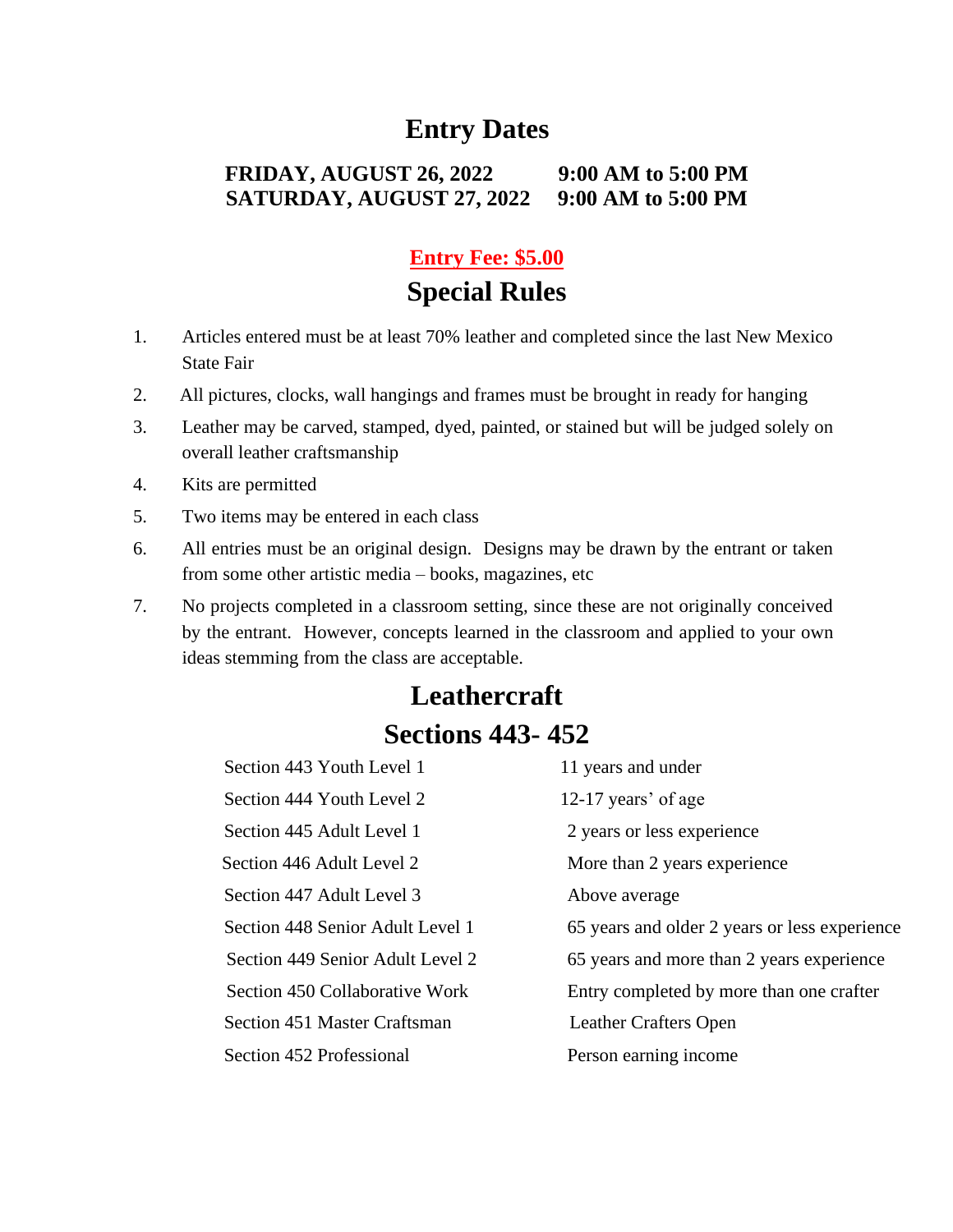No kits will be allowed in the Master Craftsman or Professional Sections. Commercial interiors for wallets, checkbooks, handbags, clutch purses, etc. will be allowed as long as they are incorporated in a finished entry)**.**

### **Classes 1-30**

Each Section will Compete in the Following Classes:

- 1. Leather Pictures/Embossed Pictures Ready to hang or supplied with a stand
- 2. Leather Frames Ready for hanging on the wall
- 3. Cases Large Briefcases, Laptop cases, electronics (I-Pad, etc.), Saddlebags (horse or motorcycle), Bible cases with handles and/or fastening devices
- 4. Cases Small Cell phones, cards, multi-tool, flashlight, etc.
- 5. Gun Leather: Holsters, Gun belts, Rifle scabbard, cartridge cases, etc.
- 6. Knife Sheaths: Any size, tooled or not tooled
- 7. Handbags/Purses: Tooled or not tooled
- 8. Clutch Purses: Tooled or Stamped or Plain
- 9. Books: Leather bound books, book covers, Bible covers (no handles or fastening devices), etc.
- 10. Checkbook Covers: Tooled, Stamped or Plain
- 11. Wallets Billfolds: Tooled or Untooled
- 12. Pocket Items: Money clips, key rings, comb cases, snuff cases, etc.
- 13. Belts/Straps: Tooled or stamped belts, guitar straps, leases, dog collars
- 14. Wearing Apparel: Garments dresses, shirts, vests, etc
- 15. Wearing Apparel Re-enactment Period Native American, Mountain Man, Medieval, etc.
- 16. Wearing Apparel Western Working chaps, chinks, farrier aprons, etc.
- 17. Buckles Covered buckles, tooled or untooled
- 18. Saddles Standard size, must provide stand
- 19. Miniatures Saddles, gun holsters, any other item not of standard size
- 20. Tack Harness, breast collars, dog harnesses, etc.
- 21. Home and/or Office articles Day planners, wastebaskets, letter holders, clocks, desk sets, notebooks, 2/3 ring binders – Ready for Hanging
- 22. Cultural Open class ceremonial fans, masks, shields, etc.
- 23. Black Powder/Re-enactment Accessories mugs, powder bags, powder horns, shot bags, etc.